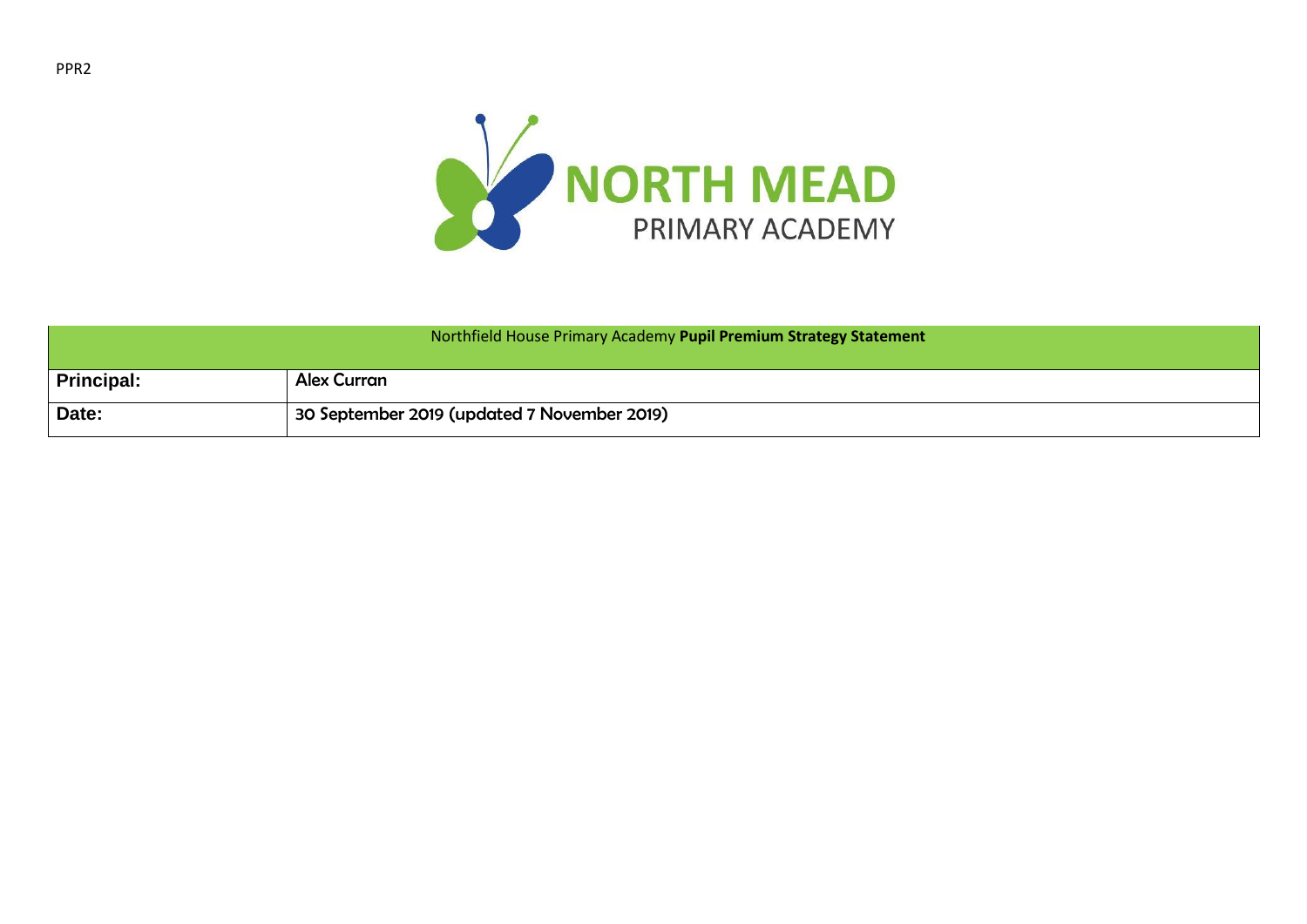| 1. Summary information           |         |                                  |                              |                                                  |                |  |
|----------------------------------|---------|----------------------------------|------------------------------|--------------------------------------------------|----------------|--|
| <b>School</b>                    |         | North Mead Primary Academy       |                              |                                                  |                |  |
| <b>Academic Year</b>             | 2019-20 | <b>Total PP budget</b>           | £205,920<br>(excluding EYPP) | Date of most recent external<br><b>PP Review</b> | 20/09/17       |  |
| <b>Total number of DA pupils</b> | 156     | <b>Proportion of DA children</b> | 39.5%                        | Date for next PP Review                          | September 2020 |  |

| 2. Current attainment (end of KS2 results 2018-2019)                                                                                                                                                                                                                                                                                  |                                                                                                                                                                 |                                      |                                                                                     |  |  |
|---------------------------------------------------------------------------------------------------------------------------------------------------------------------------------------------------------------------------------------------------------------------------------------------------------------------------------------|-----------------------------------------------------------------------------------------------------------------------------------------------------------------|--------------------------------------|-------------------------------------------------------------------------------------|--|--|
|                                                                                                                                                                                                                                                                                                                                       |                                                                                                                                                                 | Pupils eligible for PP (your school) | Pupils not eligible for PP your school<br>(national average 'other' in<br>brackets) |  |  |
|                                                                                                                                                                                                                                                                                                                                       | % achieving age related or above in reading, writing & maths (or equivalent)                                                                                    | 79%                                  | 89% (71%)                                                                           |  |  |
|                                                                                                                                                                                                                                                                                                                                       | % achieving expected standard or above in reading                                                                                                               | 82%                                  | 89% (78%)                                                                           |  |  |
|                                                                                                                                                                                                                                                                                                                                       | % achieving expected standard or above in writing                                                                                                               | 82%                                  | 89% (83%)                                                                           |  |  |
|                                                                                                                                                                                                                                                                                                                                       | % achieving expected standard or above in maths                                                                                                                 | 86%                                  | 89% (84%)                                                                           |  |  |
|                                                                                                                                                                                                                                                                                                                                       | 3. Barriers to future attainment (for pupils eligible for PP)                                                                                                   |                                      |                                                                                     |  |  |
|                                                                                                                                                                                                                                                                                                                                       | In-school barriers (issues to be addressed in school, such as poor oral language skills)                                                                        |                                      |                                                                                     |  |  |
| А.                                                                                                                                                                                                                                                                                                                                    | The families of children eligible for PP are often unable to afford/access enrichment opportunities that build children's understanding and 'cultural capital.' |                                      |                                                                                     |  |  |
| <b>B.</b>                                                                                                                                                                                                                                                                                                                             | Lack of opportunities at home to rehearse language acquisition and develop basic skills, such as times tables, spellings and reading.                           |                                      |                                                                                     |  |  |
| C.                                                                                                                                                                                                                                                                                                                                    | A significant number of children come to school without having had breakfast and are not ready to learn effectively.                                            |                                      |                                                                                     |  |  |
| External barriers (issues which also require action outside school, such as low attendance rates)                                                                                                                                                                                                                                     |                                                                                                                                                                 |                                      |                                                                                     |  |  |
| 51 children are currently receiving school based family support, 43 of whom are eligible for PP. 3 of these are subject to CP plans, 2 are classed as<br>D.<br>Children in Need, and a further 3 are accessing early Help. (6 out 8 of these children are eligible for PP)                                                            |                                                                                                                                                                 |                                      |                                                                                     |  |  |
| The attendance of children eligible for PP is below that of 'other' children at NMPA (currently PP 95%, non PP 96.5%). During 2018-19, gaps<br>Ε.<br>between national attendance figures and those at NMPA narrowed, but there is still a significant gap with regards to our Persistent Absence<br>figures (NMPA 12%, national 8.7%) |                                                                                                                                                                 |                                      |                                                                                     |  |  |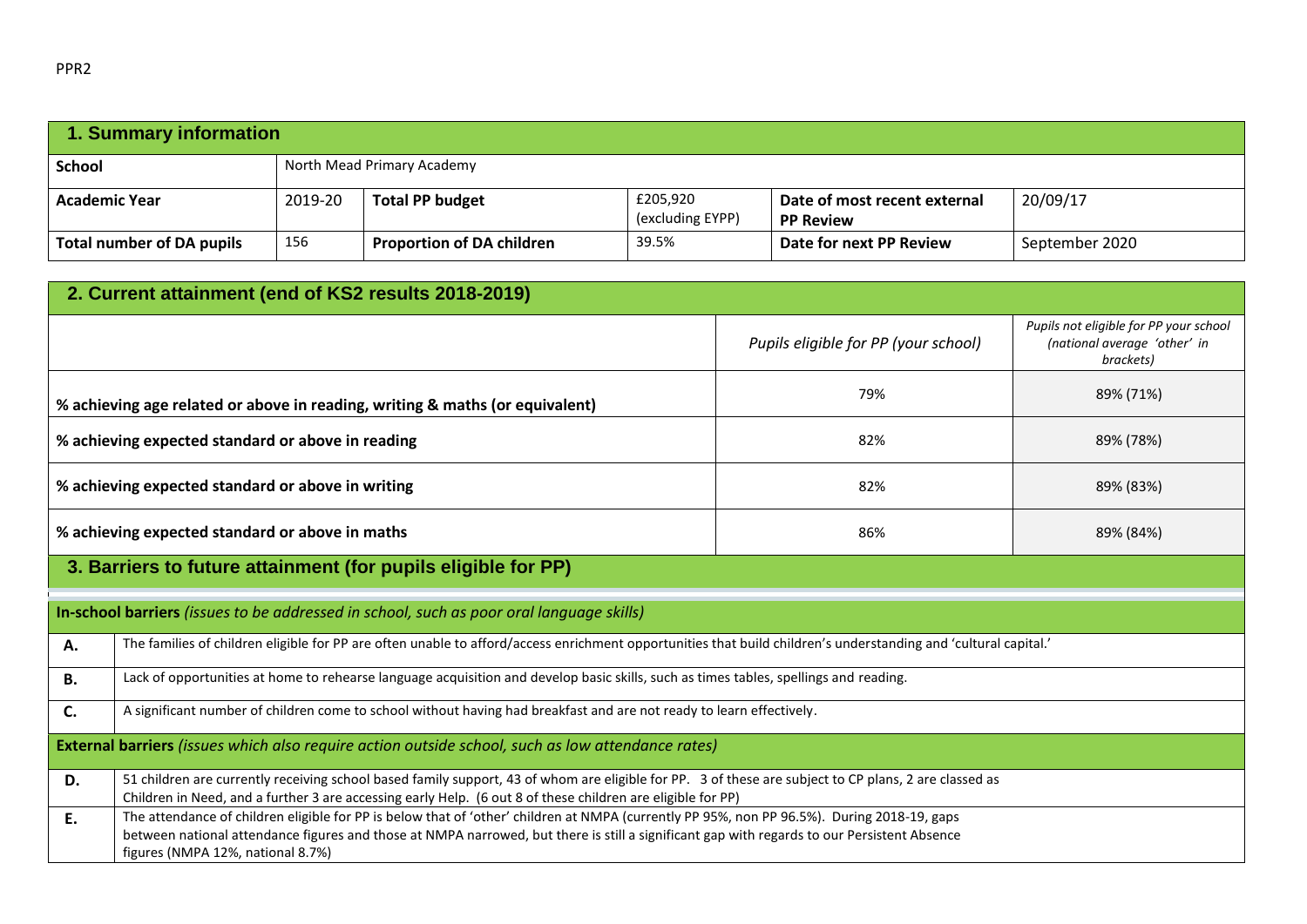| 4. Outcomes (Desired outcomes and how they will be measured) |                                                                                                                                                               | <b>Success criteria</b>                                                                                                                                                                                                                           |  |  |
|--------------------------------------------------------------|---------------------------------------------------------------------------------------------------------------------------------------------------------------|---------------------------------------------------------------------------------------------------------------------------------------------------------------------------------------------------------------------------------------------------|--|--|
| А.                                                           | Provide enrichment opportunities for pupils eligible for PP.                                                                                                  | All learners have access to at least 3 enrichment activities (e.g. theatre visit) each year.<br>Analysis of clubs data shows that at least 50% of participants are eligible for PP, including<br>new Rainbow and Brownies Units (started 12.9.19) |  |  |
| В.                                                           | Improve the attainment of children eligible for PP (attainment of pupils eligible for<br>PP in the current years 2, 4 & 5 is below that of 'other' children.) | Attainment gaps in the current years 2, 4 and 5 are narrowed.                                                                                                                                                                                     |  |  |
| C.                                                           | Every child has access to breakfast (whether during breakfast club or on the door)                                                                            | Analysis of Breakfast Club data shows that at least 50% of attendees are eligible for PP<br>Punctuality rates improve to ensure a maximum number pf children access free breakfast                                                                |  |  |
| D                                                            | Early engagement with school based family support leads to fewer children<br>needing child protection plans and improved attendance for vulnerable families.  | Fewer children are subject to child protection plans.<br>Analysis of NMPA attendance data shows that children eligible for PP are attending more<br>regularly                                                                                     |  |  |
| Е                                                            | Improve attendance and reduce the percentage of persistent absenteeism.                                                                                       | Gaps are narrowed with national figures for attendance and persistent absenteeism.                                                                                                                                                                |  |  |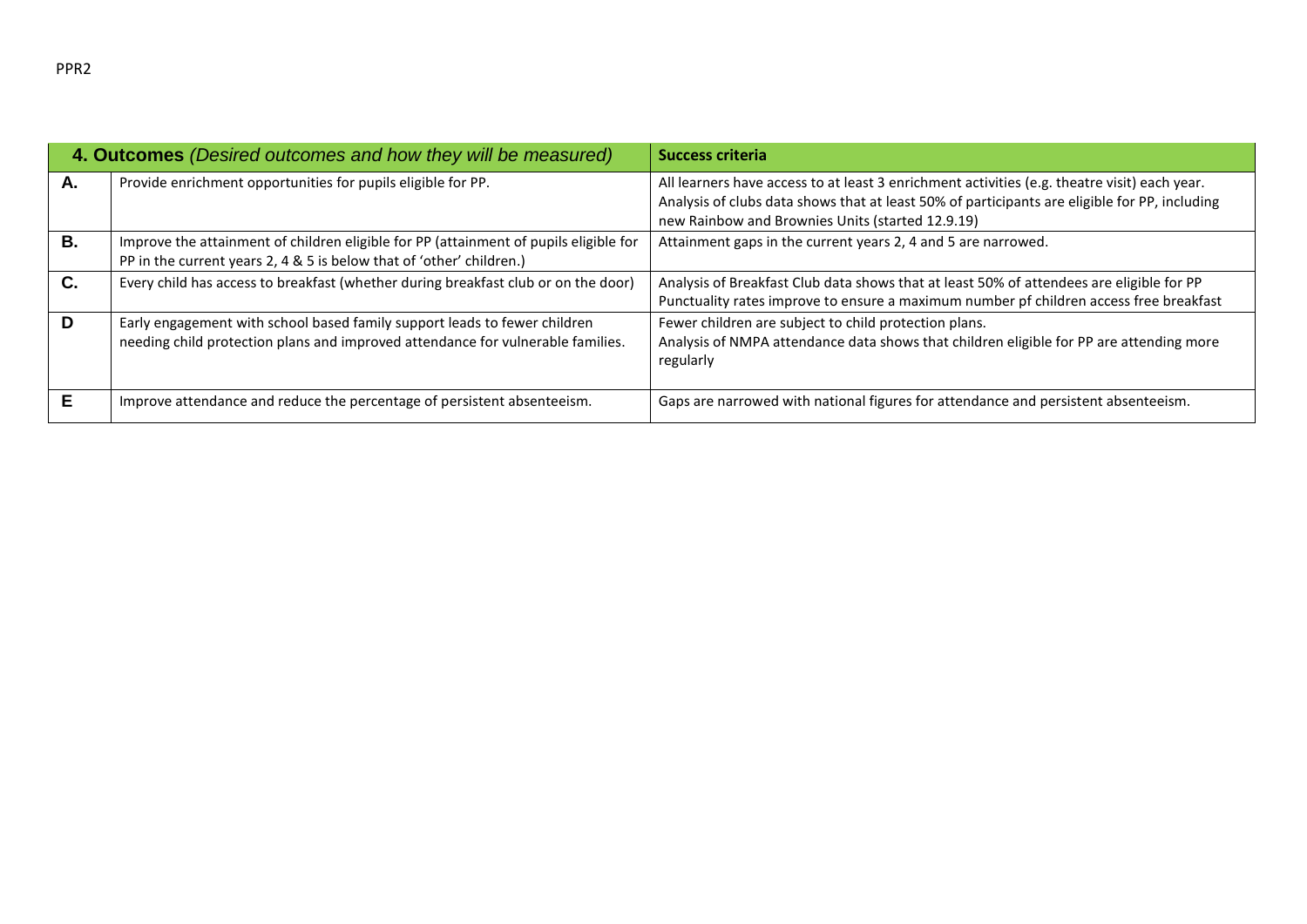| 5. Planned expenditure                                                           |                                                                                                                                                                                                                                                                                                                                                                                                                                                                                                                                                                                                                                                                                                                                                                                                                                                                                                                                                                                                                                                                                                                                                                                                                                                                                                                                                                                                                                                                                                   |                                                                                                                                                                                                                                                                                                                                                           |                                                                                                                                                                                                                                                                      |                                  |                                            |
|----------------------------------------------------------------------------------|---------------------------------------------------------------------------------------------------------------------------------------------------------------------------------------------------------------------------------------------------------------------------------------------------------------------------------------------------------------------------------------------------------------------------------------------------------------------------------------------------------------------------------------------------------------------------------------------------------------------------------------------------------------------------------------------------------------------------------------------------------------------------------------------------------------------------------------------------------------------------------------------------------------------------------------------------------------------------------------------------------------------------------------------------------------------------------------------------------------------------------------------------------------------------------------------------------------------------------------------------------------------------------------------------------------------------------------------------------------------------------------------------------------------------------------------------------------------------------------------------|-----------------------------------------------------------------------------------------------------------------------------------------------------------------------------------------------------------------------------------------------------------------------------------------------------------------------------------------------------------|----------------------------------------------------------------------------------------------------------------------------------------------------------------------------------------------------------------------------------------------------------------------|----------------------------------|--------------------------------------------|
| Academic year                                                                    | 2019-20                                                                                                                                                                                                                                                                                                                                                                                                                                                                                                                                                                                                                                                                                                                                                                                                                                                                                                                                                                                                                                                                                                                                                                                                                                                                                                                                                                                                                                                                                           |                                                                                                                                                                                                                                                                                                                                                           |                                                                                                                                                                                                                                                                      |                                  |                                            |
| whole school strategies                                                          | The three headings below enable schools to demonstrate how they are using the Pupil Premium to improve classroom pedagogy, provide targeted support and support<br>1. Quality of teaching for all                                                                                                                                                                                                                                                                                                                                                                                                                                                                                                                                                                                                                                                                                                                                                                                                                                                                                                                                                                                                                                                                                                                                                                                                                                                                                                 |                                                                                                                                                                                                                                                                                                                                                           |                                                                                                                                                                                                                                                                      |                                  |                                            |
| <b>Desired outcome</b>                                                           | Chosen action / approach                                                                                                                                                                                                                                                                                                                                                                                                                                                                                                                                                                                                                                                                                                                                                                                                                                                                                                                                                                                                                                                                                                                                                                                                                                                                                                                                                                                                                                                                          | What is the evidence<br>and rationale for this<br>choice?                                                                                                                                                                                                                                                                                                 | How will you ensure<br>it is implemented<br>well?                                                                                                                                                                                                                    | <b>Staff</b><br>lead             | When will you<br>review<br>implementation? |
| A<br>Provide enrichment<br>opportunities for<br>pupils eligible for<br><b>PP</b> | <b>Free After School Clubs</b><br>A variety of free clubs are on offer, for example: baking, football, ICT, art, sewing,<br>running, dance, etc. All clubs focus on the development of social skills including<br>communication. Principles promoted within the classroom e.g. active listening<br>are also promoted within clubs. Key vocabulary is used and reinforced, linked to<br>the subjects being covered. Children can engage with others that speak the same<br>first language as themselves, thus gaining confidence in their ability at school and<br>their learning of English. Cost £18,000<br>Class teacher released to lead music teaching across the school.<br>This includes instrumental projects that require the children to perform and take<br>part in musical opportunities outside of school. Cost £20,000<br><b>Free Enrichment Trips</b><br>Significant enrichment opportunities are planned for all children linked to their<br>new curriculum. Project management carried out by Academy PA, who also<br>ensures equality of access and opportunity. Cost £20,000<br><b>Brownie and Rainbow Units</b><br>Establishing these units will provide significant enrichment opportunities that are<br>lacking in the area due to no current units running. The financial contribution by<br>parents will be minimal, and uniforms, activity and subscription costs will be met<br>by school, charitable grants and any available support from Girl Guiding.<br>Cost £2,000 | Maximising the<br>opportunities within and<br>outside of the school day<br>for children to develop<br>their spoken English will<br>enable them to access the<br>wider curriculum and<br>enrichment opportunities<br>EEF:<br>Oral language, Moderate<br>impact, very low cost +5<br><b>Collaborative learning,</b><br>Moderate impact, very<br>low cost +5 | Pupil Premium review<br>More active<br>conversational input by<br>pupils evident in<br>observations and<br>learning walks.<br>Children displaying<br>more confidence in<br>performance and in<br>different social<br>contexts.<br>Analysis of<br>participation data. | Head of<br>School &<br>Principal | Feb 2020<br>Sept 2020                      |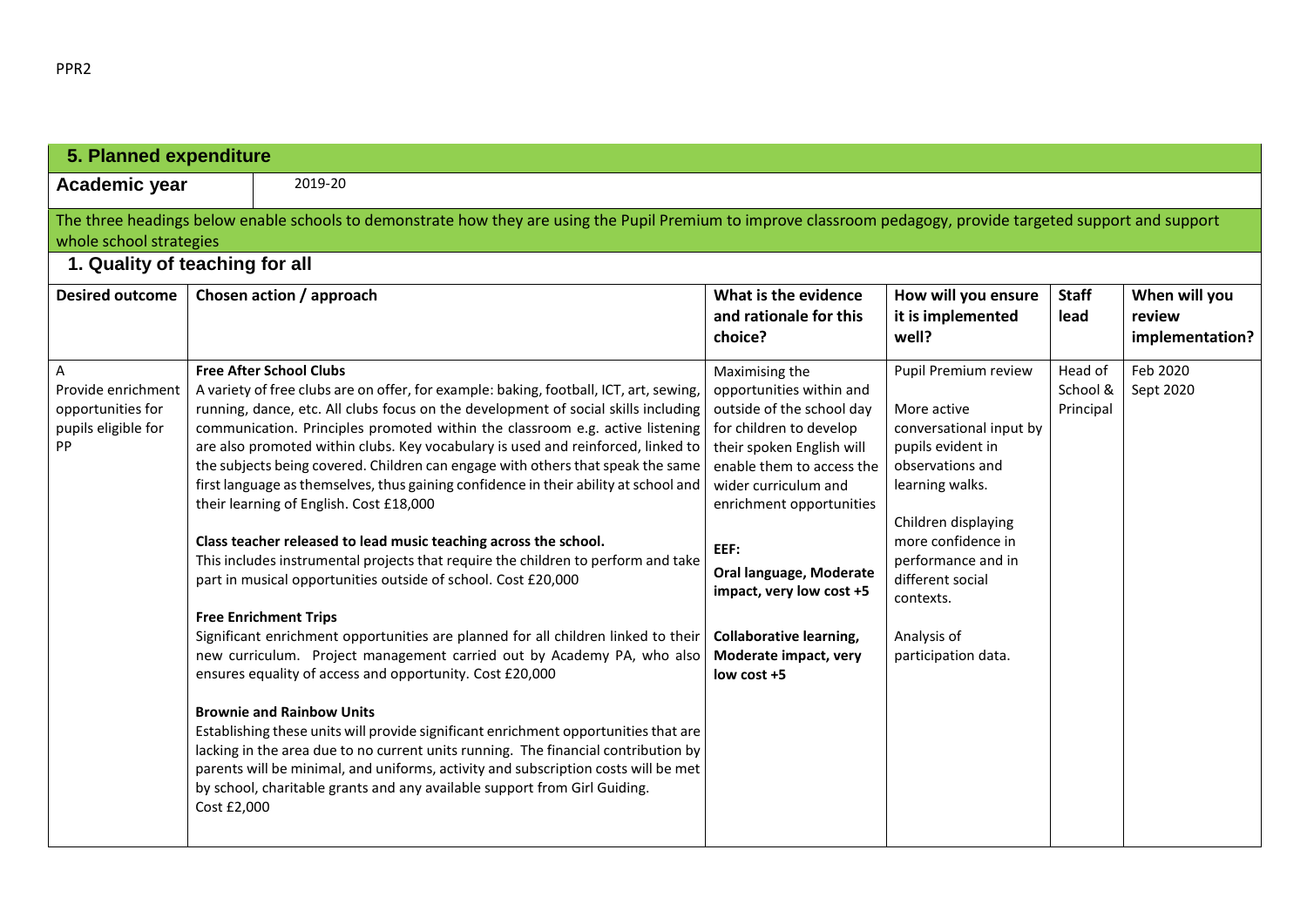| Improve the<br>attainment of<br>children eligible for<br>PP in years 2, 4 & 5. | Invest in systems that enable children to work on basic skills both at<br>home and at school (Spelling & handwriting Journals, Maths Journals,<br>Accelerated Reader and Times Tables Rock Stars)<br>Monitor and increase participation in systems<br>Collect and maintain accurate data (3 data points), analyse and hold<br>pupil performance/progress meetings including a focus on PP children<br>Identify early those children in danger of not hitting the expected levels<br>and put intervention in place (focus in years 2, 4 & 5)<br>Provide standardisation and moderation opportunities for staff<br>Increase the proportion of day to day teaching which is outstanding<br>Cost £88,000 | Impact of systems<br>previously used before<br>has contributed to schools<br>upward results trajectory<br><b>EEF- Collaborative</b><br>learning, very low cost,<br>Moderate impact +5<br><b>EEF-Feedback, High</b><br>impact, very low cost +8 | Pupil premium data<br>report<br>Pupil progress meetings<br>Class drops ins / work<br>scrutiny / performance<br>management<br>Analysis of<br>participation data | Head of<br>School &<br>Principal | Feb 2020<br>Sept 2020 |
|--------------------------------------------------------------------------------|------------------------------------------------------------------------------------------------------------------------------------------------------------------------------------------------------------------------------------------------------------------------------------------------------------------------------------------------------------------------------------------------------------------------------------------------------------------------------------------------------------------------------------------------------------------------------------------------------------------------------------------------------------------------------------------------------|------------------------------------------------------------------------------------------------------------------------------------------------------------------------------------------------------------------------------------------------|----------------------------------------------------------------------------------------------------------------------------------------------------------------|----------------------------------|-----------------------|
| <b>Total budgeted cost</b>                                                     |                                                                                                                                                                                                                                                                                                                                                                                                                                                                                                                                                                                                                                                                                                      |                                                                                                                                                                                                                                                |                                                                                                                                                                |                                  | £148,000              |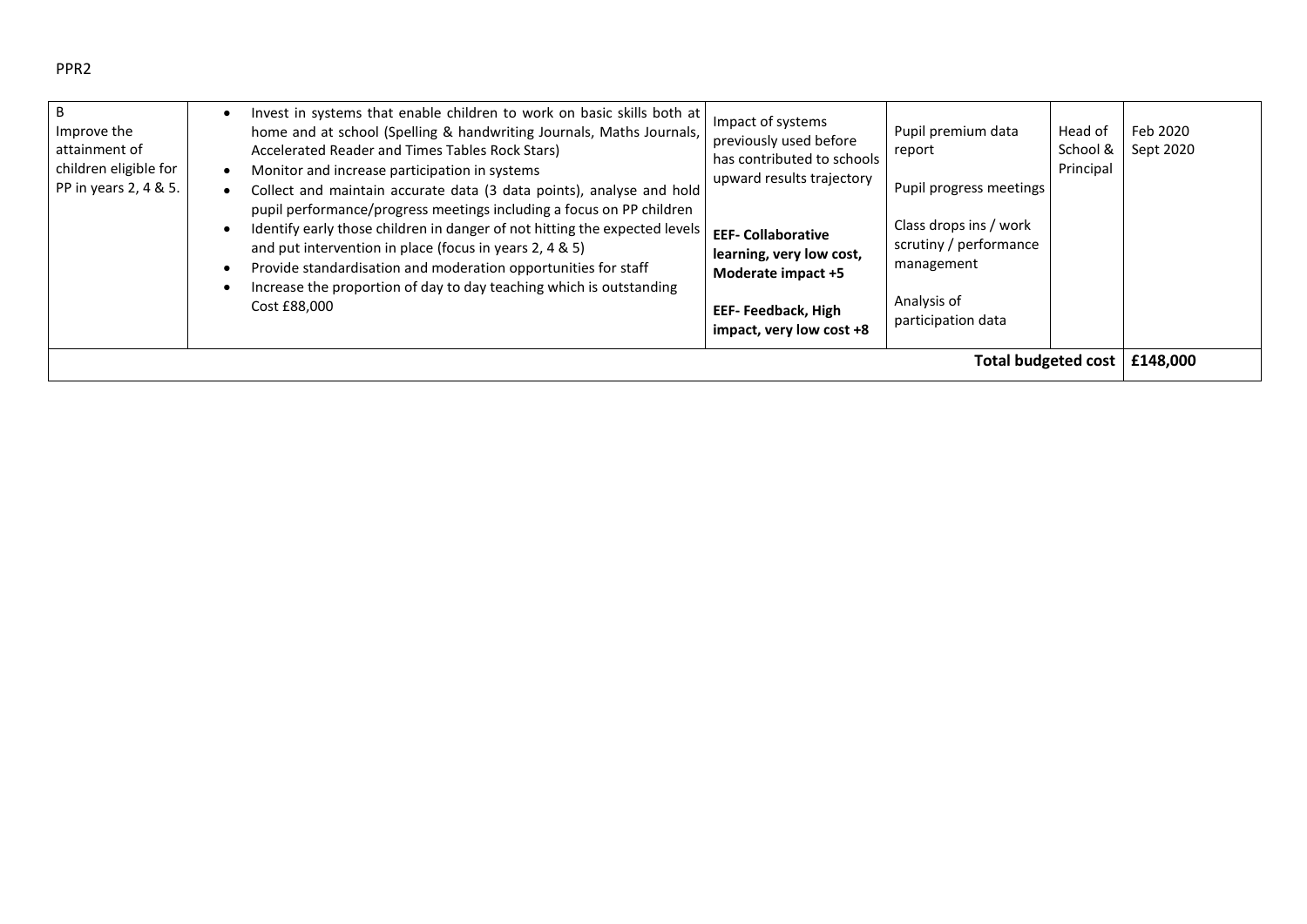| 2. Targeted support                                                                                                               |                                                                                                                                                                                                                                                                                                                                                                                                                                                                                                                                                                                                                                                                                                                                                                                                                           |                                                                                                                                                                                                                                                                                                                                                                      |                                                                                                                                                                                                |                                  |                                            |
|-----------------------------------------------------------------------------------------------------------------------------------|---------------------------------------------------------------------------------------------------------------------------------------------------------------------------------------------------------------------------------------------------------------------------------------------------------------------------------------------------------------------------------------------------------------------------------------------------------------------------------------------------------------------------------------------------------------------------------------------------------------------------------------------------------------------------------------------------------------------------------------------------------------------------------------------------------------------------|----------------------------------------------------------------------------------------------------------------------------------------------------------------------------------------------------------------------------------------------------------------------------------------------------------------------------------------------------------------------|------------------------------------------------------------------------------------------------------------------------------------------------------------------------------------------------|----------------------------------|--------------------------------------------|
| <b>Desired outcome</b>                                                                                                            | Chosen action / approach                                                                                                                                                                                                                                                                                                                                                                                                                                                                                                                                                                                                                                                                                                                                                                                                  | What is the evidence<br>and rationale for this<br>choice?                                                                                                                                                                                                                                                                                                            | How will you ensure<br>it is implemented<br>well?                                                                                                                                              | <b>Staff</b><br>lead             | When will you<br>review<br>implementation? |
| D<br>Early engagement<br>with school based<br>family support<br>leading to fewer<br>children needing<br>child protection<br>plans | Employ full time Family Support Worker<br>$\bullet$<br>Aim to remove any barriers to learning by empowering parents /<br>carers to make positive changes in their lives for the wellbeing of their<br>family.<br>Build 'non-judgemental' relationships with families<br>$\bullet$<br>Support parents / carers with housing or school applications, attend<br>mental health appointments, signpost to debt management agencies,<br>access food banks, enable charity support applications.<br>Offer tools for parents / carers to improve routines and boundaries at<br>$\bullet$<br>home.<br>Give parents / carers the opportunity to bridge the gap between home<br>$\bullet$<br>with school.<br>Work alongside social workers to provide planned support for children<br>$\bullet$<br>on plans or receiving Early Help. | Family Support worker<br>employment increases<br>the percentage of time<br>that class teachers can<br>spend on learning and<br>teaching.<br>Ensuring that the<br>hierarchy of needs is<br>satisfied ensures that<br>children can better<br>access learning<br>opportunities.<br><b>EEF-Parental</b><br>engagement<br><b>Moderate impact for</b><br>moderate cost, +3 | Appraisal process<br>CPOMS recording and<br>monitoring & DSL<br>briefings<br>Ongoing CPD external<br>training from LCC or<br>LCSB.<br>Attend DSL forum<br>Multi agency<br>information sharing. | Head of<br>School &<br>Principal | Feb 2020<br>Sept 2020                      |
| E.<br>Improve<br>attendance and<br>reduce the<br>percentage of<br>persistent<br>absenteeism.                                      | Continue to:<br>Carry out SLT meetings for Persistent Absentees and continue to<br>$\bullet$<br>monitor identified children though focus groups and communication<br>strategies<br>Provide incentives for families and regularly review<br>Tailor rewards to children achieving attendance in line with national<br>percentages<br>Allocate Family Support worker time to work with targeted families to<br>$\bullet$<br>improve attendance and punctuality (JH + JNM)<br>Work effectively with the EWO to monitor families that are causing<br>$\bullet$<br>concern and put into place effective actions and strategies                                                                                                                                                                                                  | NMPA's 'attendance<br>offer' improved figures<br>during 2018-19,<br>particularly by reducing<br>PA figure from 17.8% to<br>12%                                                                                                                                                                                                                                       | Fortnightly meetings<br>with EWO<br>Weekly analysis of<br>attendance data                                                                                                                      | Principal                        | Feb 2020<br>Sept 2020                      |
|                                                                                                                                   |                                                                                                                                                                                                                                                                                                                                                                                                                                                                                                                                                                                                                                                                                                                                                                                                                           |                                                                                                                                                                                                                                                                                                                                                                      | <b>Total budgeted cost</b>                                                                                                                                                                     |                                  | £53,000                                    |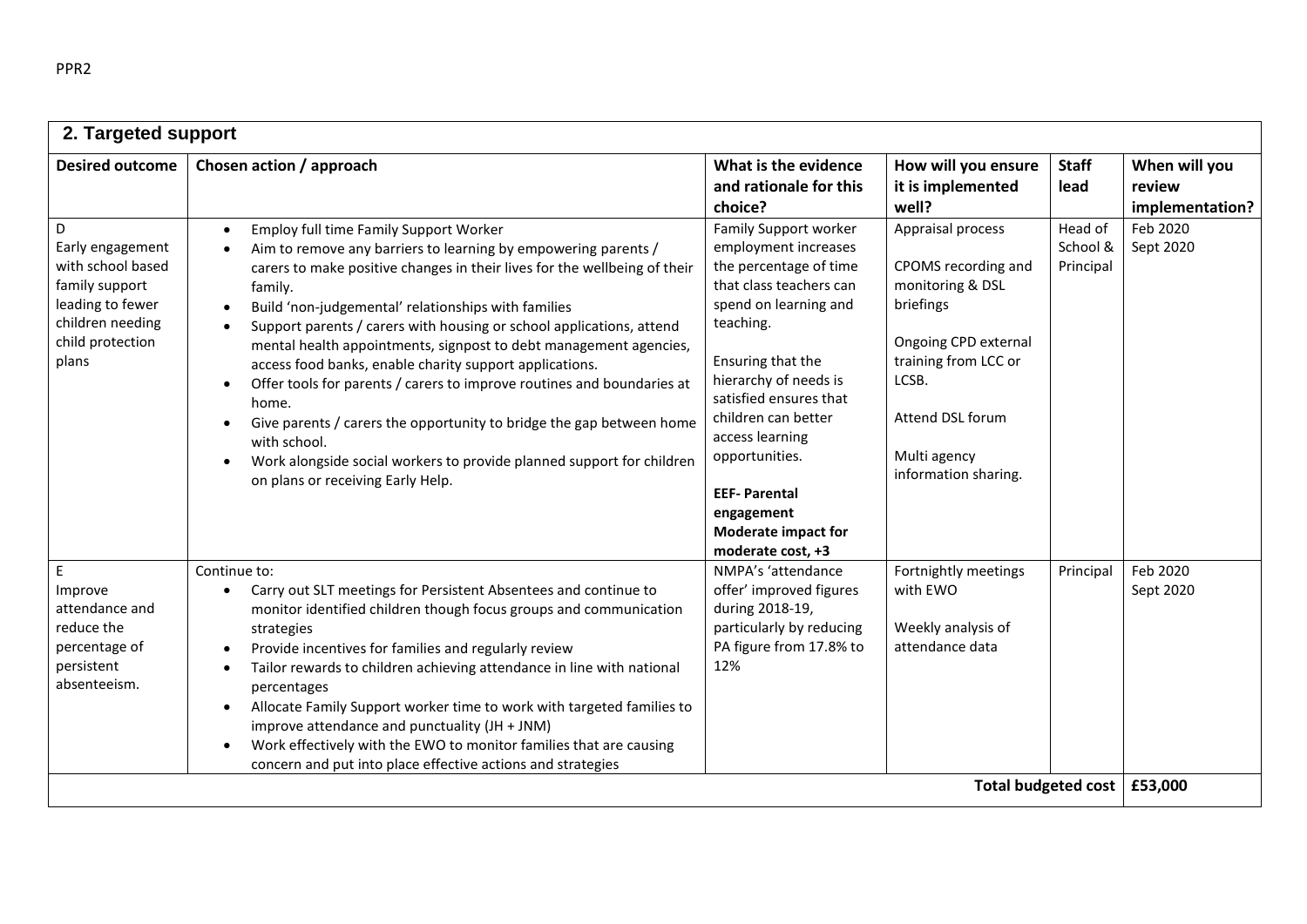| 3. Other approaches                                                                            |                                                                                                                                                                                                         |                                                                                                                                                                                            |                                                                                                                               |                      |                                            |
|------------------------------------------------------------------------------------------------|---------------------------------------------------------------------------------------------------------------------------------------------------------------------------------------------------------|--------------------------------------------------------------------------------------------------------------------------------------------------------------------------------------------|-------------------------------------------------------------------------------------------------------------------------------|----------------------|--------------------------------------------|
| <b>Desired outcome</b>                                                                         | Chosen action / approach                                                                                                                                                                                | What is the evidence<br>and rationale for this<br>choice?                                                                                                                                  | How will you ensure<br>it<br>implemented<br>is<br>well?                                                                       | <b>Staff</b><br>lead | When will you<br>review<br>implementation? |
| Every child has<br>access to breakfast<br>(whether during<br>breakfast club or on<br>the door) | Free breakfast club provision available from 8am every day. Food<br>currently provided by Magic Breakfast (until March 2020).<br>Bagels are available on the door for all children as they enter school | Provision last year<br>contributed to upward<br>trajectory and<br>improved attendance<br>figures<br>Children are more<br>ready to learn when<br>they have had an<br>appropriate breakfast. | Pupil premium review<br>Analysis of attendance<br>data (breakfast club<br>and whole school)<br>SLT visiting breakfast<br>club | MC/<br>Principal     | Feb 2020<br>Sept 2020                      |
|                                                                                                |                                                                                                                                                                                                         |                                                                                                                                                                                            | <b>Total budgeted cost</b>                                                                                                    |                      | £5,000                                     |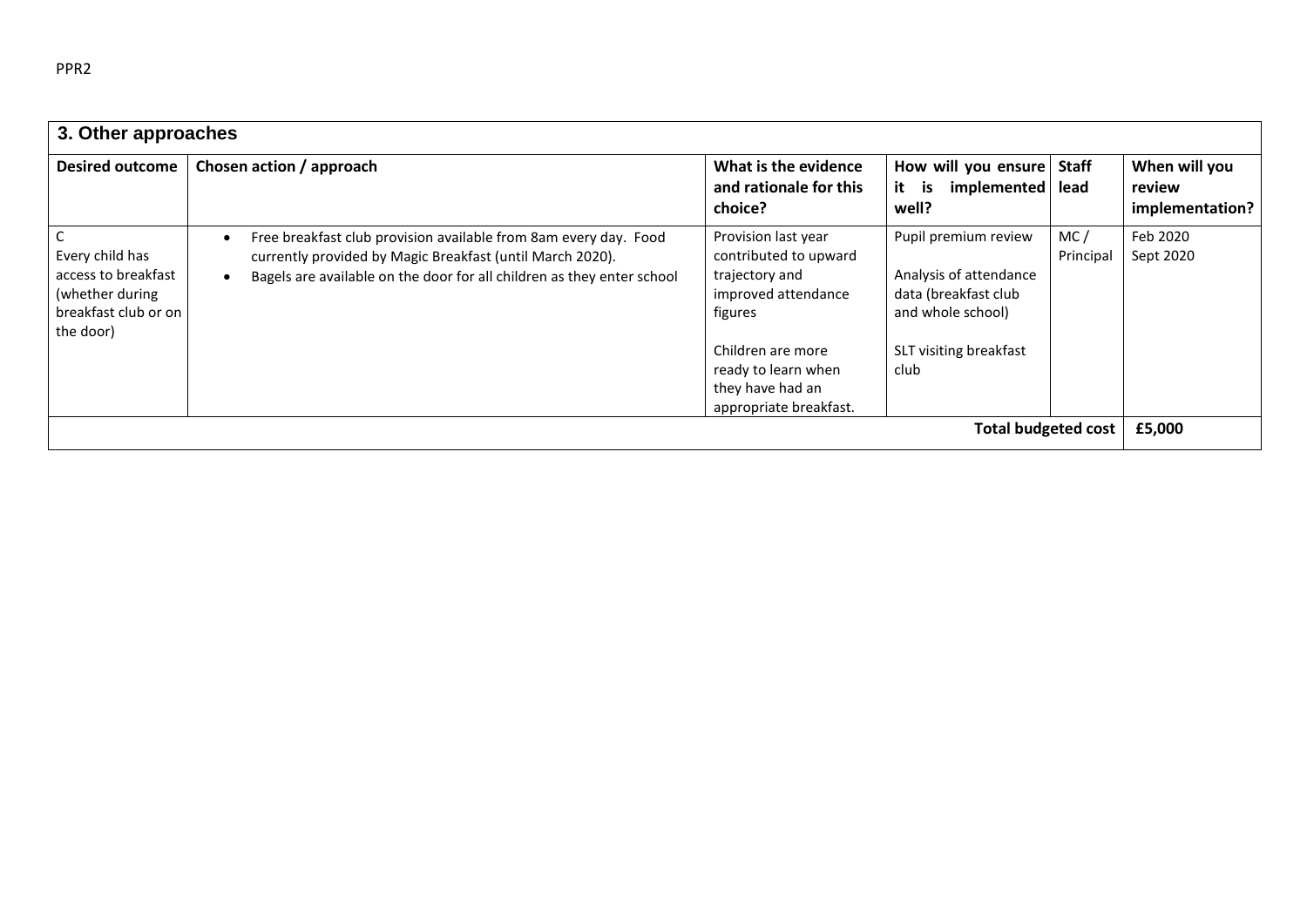|--|

| <b>6. Review of expenditure</b>                                                                  |                                                                                                                                                                                            |                                                                                                                                                                                                                                                                                                                                                                                                                                                                                                                                                                                                                                                                                                                                                                                                                                               |                                                                                                                                                                                                                                                                                                                                                                                                                                                                                                                                                                                                                                                                                                                                 |  |  |
|--------------------------------------------------------------------------------------------------|--------------------------------------------------------------------------------------------------------------------------------------------------------------------------------------------|-----------------------------------------------------------------------------------------------------------------------------------------------------------------------------------------------------------------------------------------------------------------------------------------------------------------------------------------------------------------------------------------------------------------------------------------------------------------------------------------------------------------------------------------------------------------------------------------------------------------------------------------------------------------------------------------------------------------------------------------------------------------------------------------------------------------------------------------------|---------------------------------------------------------------------------------------------------------------------------------------------------------------------------------------------------------------------------------------------------------------------------------------------------------------------------------------------------------------------------------------------------------------------------------------------------------------------------------------------------------------------------------------------------------------------------------------------------------------------------------------------------------------------------------------------------------------------------------|--|--|
| Previous Academic Year 2018/19                                                                   |                                                                                                                                                                                            |                                                                                                                                                                                                                                                                                                                                                                                                                                                                                                                                                                                                                                                                                                                                                                                                                                               | Total Received: £203,349                                                                                                                                                                                                                                                                                                                                                                                                                                                                                                                                                                                                                                                                                                        |  |  |
|                                                                                                  | 1. Quality of teaching for all                                                                                                                                                             |                                                                                                                                                                                                                                                                                                                                                                                                                                                                                                                                                                                                                                                                                                                                                                                                                                               |                                                                                                                                                                                                                                                                                                                                                                                                                                                                                                                                                                                                                                                                                                                                 |  |  |
| <b>Desired outcome</b><br>A<br>Provide enrichment<br>opportunities for pupils<br>eligible for PP | Chosen action / approach<br><b>Breakfast Club</b><br><b>Free After School Clubs</b><br>Class teacher released to lead music teaching across<br>the school.<br><b>Free Enrichment Trips</b> | Estimated impact: Did you meet the success<br>criteria? Include impact on pupils not eligible for<br>PP, if appropriate.<br>Every child accessed at least one significant<br>enrichment opportunity which impacted positively on<br>our attainment at all statutory assessment points.<br>Club participation for children eligible for PP increased<br>by a further 12% compared with the previous year.<br>Expert music tuition by released teacher improved the<br>quality of curriculum provision as noted by Challenge<br>Partners in March 2019, and reflected by our Silver<br>Music Quality Mark, awarded in September 2019.<br>Breakfast provision was developed during 2018-19 as a<br>result of Magic Breakfast funding. All children who<br>arrive on time now access free breakfast daily (either<br>at the club or on the door). | <b>Lessons learned</b><br>(and whether you will continue with this<br>approach)<br>Magic Breakfast funding runs out in March<br>2020. Staffing is paid for out of PP funding,<br>but we need to research providers of free<br>food.<br>A minority of children are not allowed to<br>attend visits that are outside of Leicester for a<br>range of reasons. Bilingual TA to work with<br>families to raise awareness and ease<br>concerns, Principal to liaise with local religious<br>leaders to ensure that children are not<br>discouraged to attend due to late return<br>times.<br>Release of expert music teacher will continue<br>to provide curriculum excellence.<br>Brownie and Rainbow units planned for 2019-<br>20. |  |  |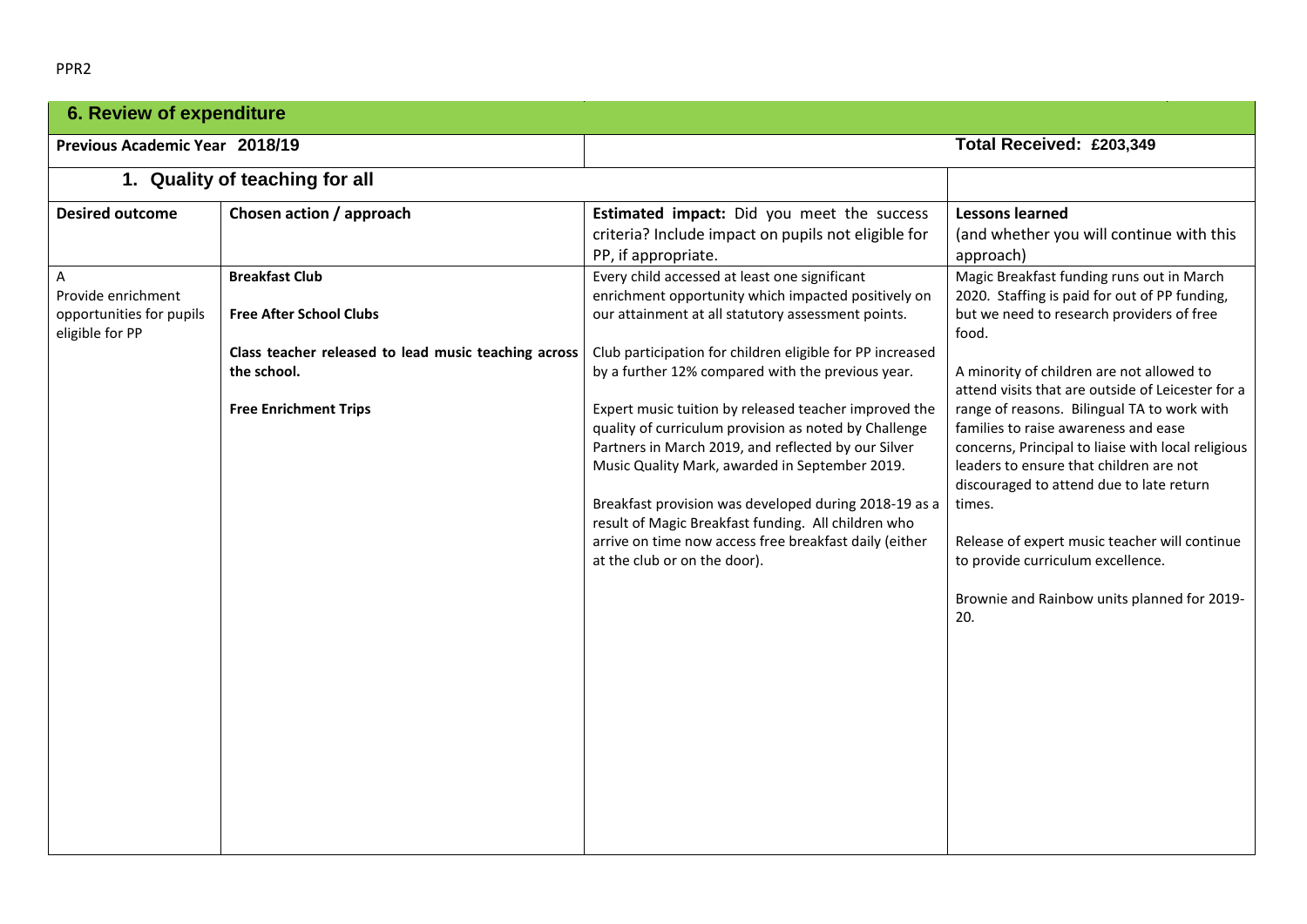## PPR2

| B.<br>Improve the attainment<br>and progress of children<br>eligible for PP<br>(attainment of pupils)<br>eligible for PP in the<br>current years $1, 3 \& 6$ is<br>below that of 'other'<br>children.) | Invest in systems that enable children to work<br>on basic skills both at home and at school<br>(Spelling & handwriting Journals, Maths<br>Journals, Reading Pro and Times Tables Rock<br>Stars)<br>Monitor and increase participation in systems<br>Collect and maintain accurate data (3 data<br>$\bullet$<br>analyse<br>hold<br>points),<br>pupil<br>and<br>performance/progress meetings including a<br>focus on PP children<br>Identify early those children in danger of not<br>hitting the expected<br>levels<br>and<br>put<br>intervention in place (focus in year 3 & 6)<br>Provide standardisation<br>moderation<br>and<br>opportunities for staff<br>Increase the number of outstanding lessons<br>through staff development opportunities, such<br>as personalised CPD | Attainment:<br>Data shows that we are closing the gaps between the<br>attainment of DA and non DA pupils by the time they<br>leave Primary school. Attainment of DA learners at<br>NMPA was better than national benchmarks for non<br>DA learners at EXS (apart from in writing where there<br>was a 1% gap). Attainment for DA learners at NMPA<br>was significantly better than for DA learners nationally.<br>Gaps in attainment still exist in years 1 & 3<br><u>Progress:</u><br>Progress scores for DA pupils were well above national<br>DA benchmarks (Reading: 5.3, Writing 5.5, Maths 6.1)<br>Our DA learners made more progress than our non DA<br>learners, showing clear evidence of closing the gap. | Assessment, pupil progress and intervention<br>arrangements will continue.<br>Year 6 provision to continue due to significant<br>impact<br>Years $2 \& 4$ (2019-20) will be carefully<br>targeted to continue gap closing. |
|--------------------------------------------------------------------------------------------------------------------------------------------------------------------------------------------------------|------------------------------------------------------------------------------------------------------------------------------------------------------------------------------------------------------------------------------------------------------------------------------------------------------------------------------------------------------------------------------------------------------------------------------------------------------------------------------------------------------------------------------------------------------------------------------------------------------------------------------------------------------------------------------------------------------------------------------------------------------------------------------------|---------------------------------------------------------------------------------------------------------------------------------------------------------------------------------------------------------------------------------------------------------------------------------------------------------------------------------------------------------------------------------------------------------------------------------------------------------------------------------------------------------------------------------------------------------------------------------------------------------------------------------------------------------------------------------------------------------------------|----------------------------------------------------------------------------------------------------------------------------------------------------------------------------------------------------------------------------|
|--------------------------------------------------------------------------------------------------------------------------------------------------------------------------------------------------------|------------------------------------------------------------------------------------------------------------------------------------------------------------------------------------------------------------------------------------------------------------------------------------------------------------------------------------------------------------------------------------------------------------------------------------------------------------------------------------------------------------------------------------------------------------------------------------------------------------------------------------------------------------------------------------------------------------------------------------------------------------------------------------|---------------------------------------------------------------------------------------------------------------------------------------------------------------------------------------------------------------------------------------------------------------------------------------------------------------------------------------------------------------------------------------------------------------------------------------------------------------------------------------------------------------------------------------------------------------------------------------------------------------------------------------------------------------------------------------------------------------------|----------------------------------------------------------------------------------------------------------------------------------------------------------------------------------------------------------------------------|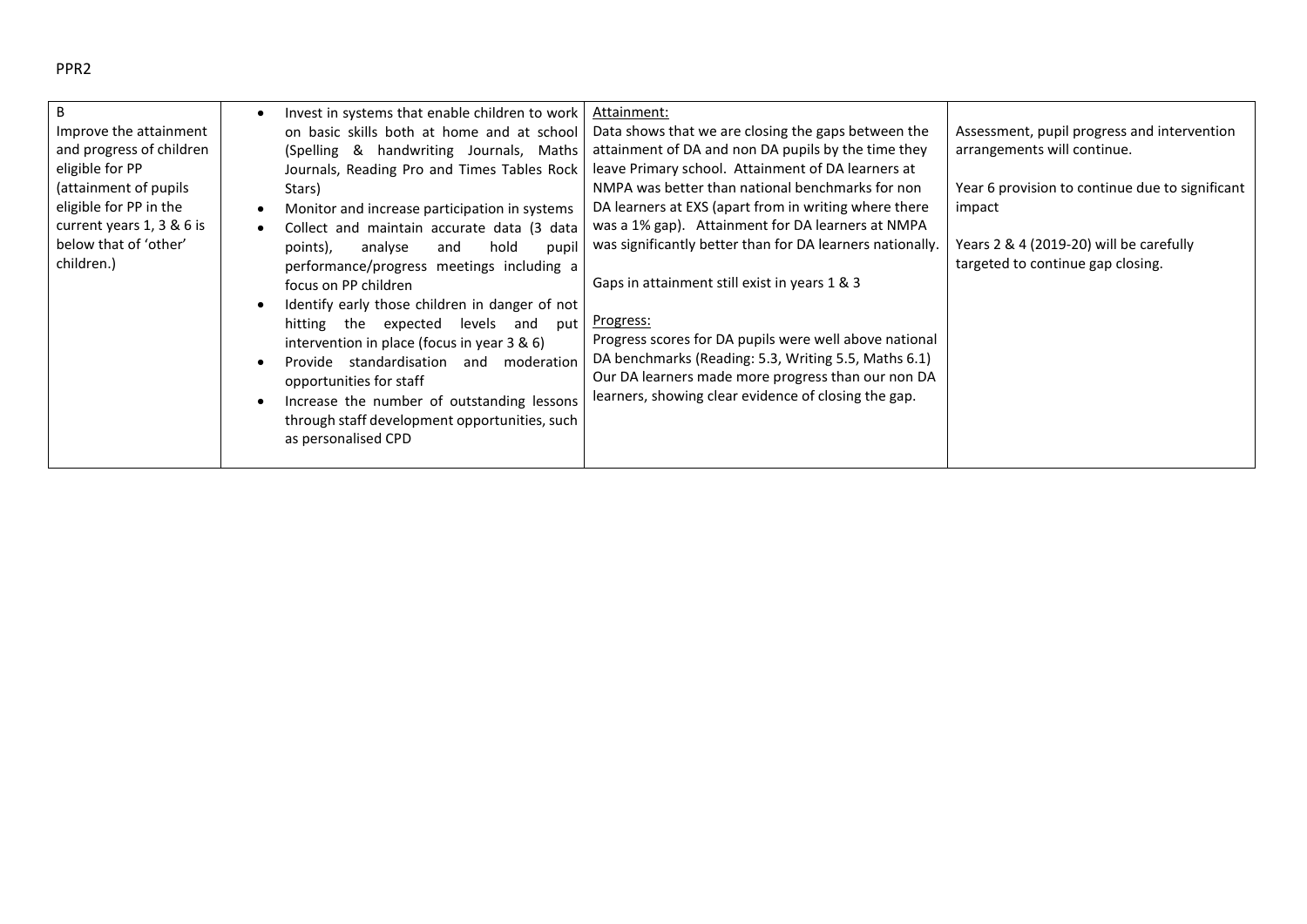| <b>Desired outcome</b>                                                                                                     | Chosen action / approach                                                                                                                                                                                                                                                                                                                                                                                                                                                                                                                                                                                                                                                                                                                                                                 | Estimated impact: Did you meet the success<br>criteria? Include impact on pupils not eligible for<br>PP, if appropriate.                                                                                                                                                                                                                                                                                                                                              | <b>Lessons learned</b><br>(and whether you will continue with this<br>approach)                                                                                                                                                  |
|----------------------------------------------------------------------------------------------------------------------------|------------------------------------------------------------------------------------------------------------------------------------------------------------------------------------------------------------------------------------------------------------------------------------------------------------------------------------------------------------------------------------------------------------------------------------------------------------------------------------------------------------------------------------------------------------------------------------------------------------------------------------------------------------------------------------------------------------------------------------------------------------------------------------------|-----------------------------------------------------------------------------------------------------------------------------------------------------------------------------------------------------------------------------------------------------------------------------------------------------------------------------------------------------------------------------------------------------------------------------------------------------------------------|----------------------------------------------------------------------------------------------------------------------------------------------------------------------------------------------------------------------------------|
| D<br>Early engagement with<br>school based family<br>support leading to less<br>children needing child<br>protection plans | Employ full time Family Support Worker<br>$\bullet$<br>Aim to remove any barriers to learning by<br>empowering parents / carers to make positive<br>changes in their lives for the wellbeing of their<br>family.<br>Build 'non-judgemental' relationships with<br>families<br>Support parents / carers with housing or<br>school applications, attend mental health<br>appointments, signpost to debt management<br>agencies, enable charity support applications.<br>Offer tools for parents / carers to improve<br>routines and boundaries at home.<br>Give parents / carers the opportunity to<br>$\bullet$<br>bridge the gap between home with school.<br>Work alongside social workers to provide<br>$\bullet$<br>planned support for children on plans or<br>receiving Early Help. | Excellent relationships have continued to build<br>between our family support worker and<br>parents/community/ outside agencies.<br>Currently only 3 families on Child Protections Plans,<br>although 51 children are accessing school based family<br>support in some format, 43 of whom are eligible for PP.<br>FSW has contributed to significantly reducing PA figure<br>through doing a minibus pick up service for vulnerable<br>families with poor attendance. | Continue with Family Support systems - they<br>are essential for removing barriers to learning.<br>Biligual TA now undertakes aspects of the<br>FSW role for Roma & Slovakian speaking<br>families.                              |
| E<br>Improve attendance and<br>reduce the percentage<br>of persistent<br>absenteeism.                                      | Continue to:<br>Carry out SLT meetings for Persistent<br>$\bullet$<br>Absentees and continue to monitor identified<br>children though focus groups and<br>communication strategies<br>Provide incentives for families and regularly<br>$\bullet$<br>review<br>Tailor rewards to children achieving<br>$\bullet$<br>attendance in line with national percentages<br>Allocate Family Support worker time to work<br>$\bullet$<br>with targeted families to improve attendance<br>and punctuality                                                                                                                                                                                                                                                                                           | Attendance improved from 94.8% in 2017-18 to 95% in<br>2018-19<br>Persistent Absence dropped from 17.8% in 2017-18 to<br>12% in 2018-19.                                                                                                                                                                                                                                                                                                                              | Continue with systems in place, but undertake<br>regular reviews to evaluate and ensure they<br>are still having an impact.<br>Meet more regularly with the EWO to ensure<br>legal processes are followed in a timely<br>manner. |